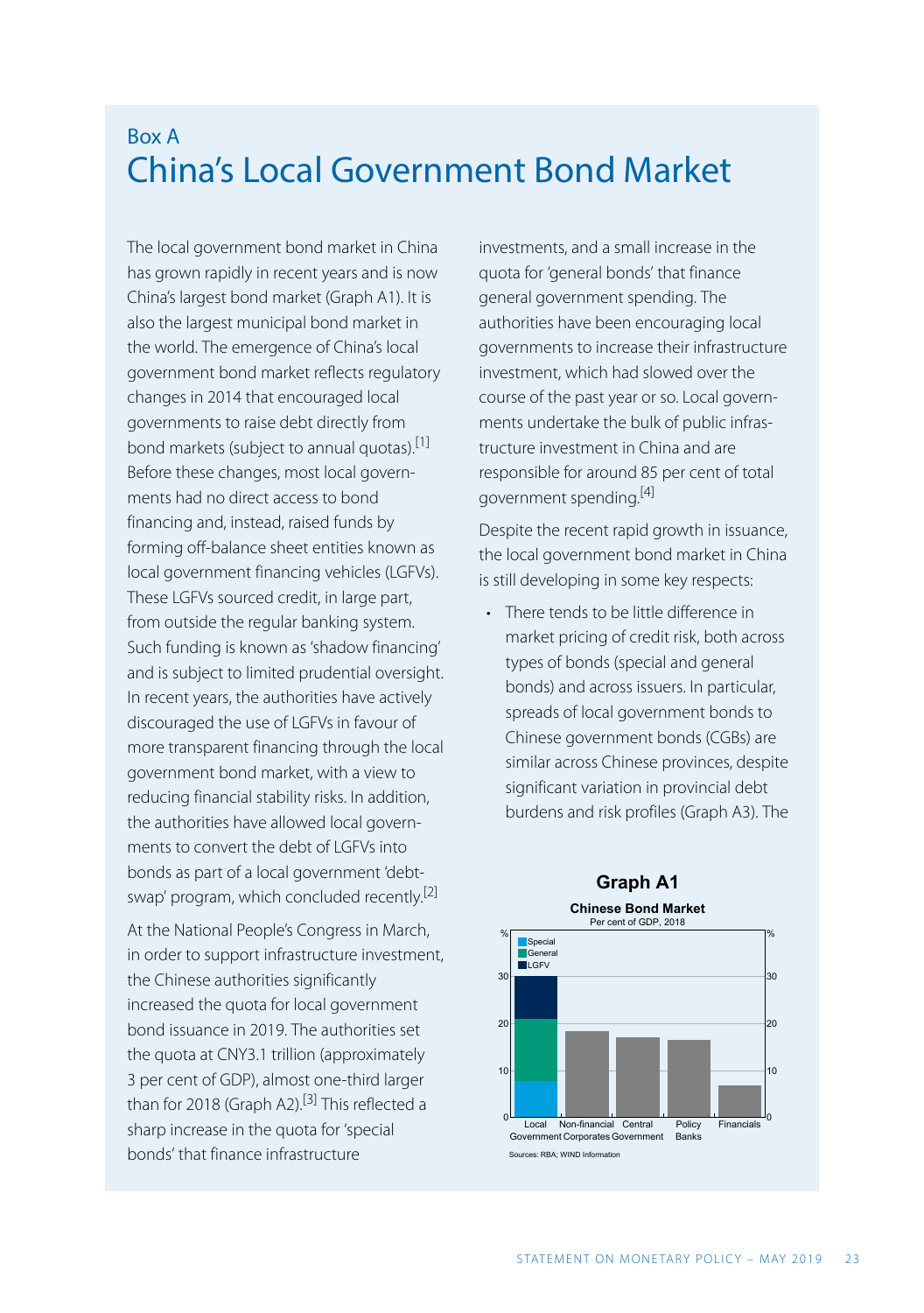lack of discrimination in pricing for different levels of credit risk is likely to reflect the widely held expectation that, if needed, the central government will intervene to prevent local governments from missing bond payments. This implicit guarantee reduces borrowing costs for some local governments but could also contribute to moral hazard over the medium term.

• The local government bond market has a narrow investor base, with China's commercial banks holding almost



## **Graph A3**



80 per cent of outstanding securities (Graph A4). This can be attributed to bank purchases under the debt-swap program and also capital regulations that assign lower risk weights to local government bonds than other types of credit exposures, such as residential and commercial loans.<sup>[5]</sup> Accordingly, Chinese commercial banks have significant exposure to local government bonds, which represent around 7 per cent of their total assets, on average.<sup>[6]</sup>

• Local government bonds tend to trade infrequently in the secondary market and are relatively illiquid. In 2018, average turnover was equivalent to around 25 per cent of outstanding local government bonds, compared with around 75 per cent for US municipal bonds and 50 per cent for Japanese municipal bonds (Graph A5). Bid-ask spreads are typically also wider for Chinese local government bonds. In part, the lack of market liquidity reflects the tendency of China's commercial banks to buy local government bonds with the intention of holding the securities to maturity. This is likely to be due to the perceived low risk of default by local governments, as well as the low risk weights assigned to local government bonds under China's capital regulations.

In recent years, partly in response to these issues, the Chinese authorities have sought to improve the functioning of the local government bond market. The authorities have attempted to reduce implicit guarantees and encourage risk-based pricing of local government bonds. For example, they have prohibited local governments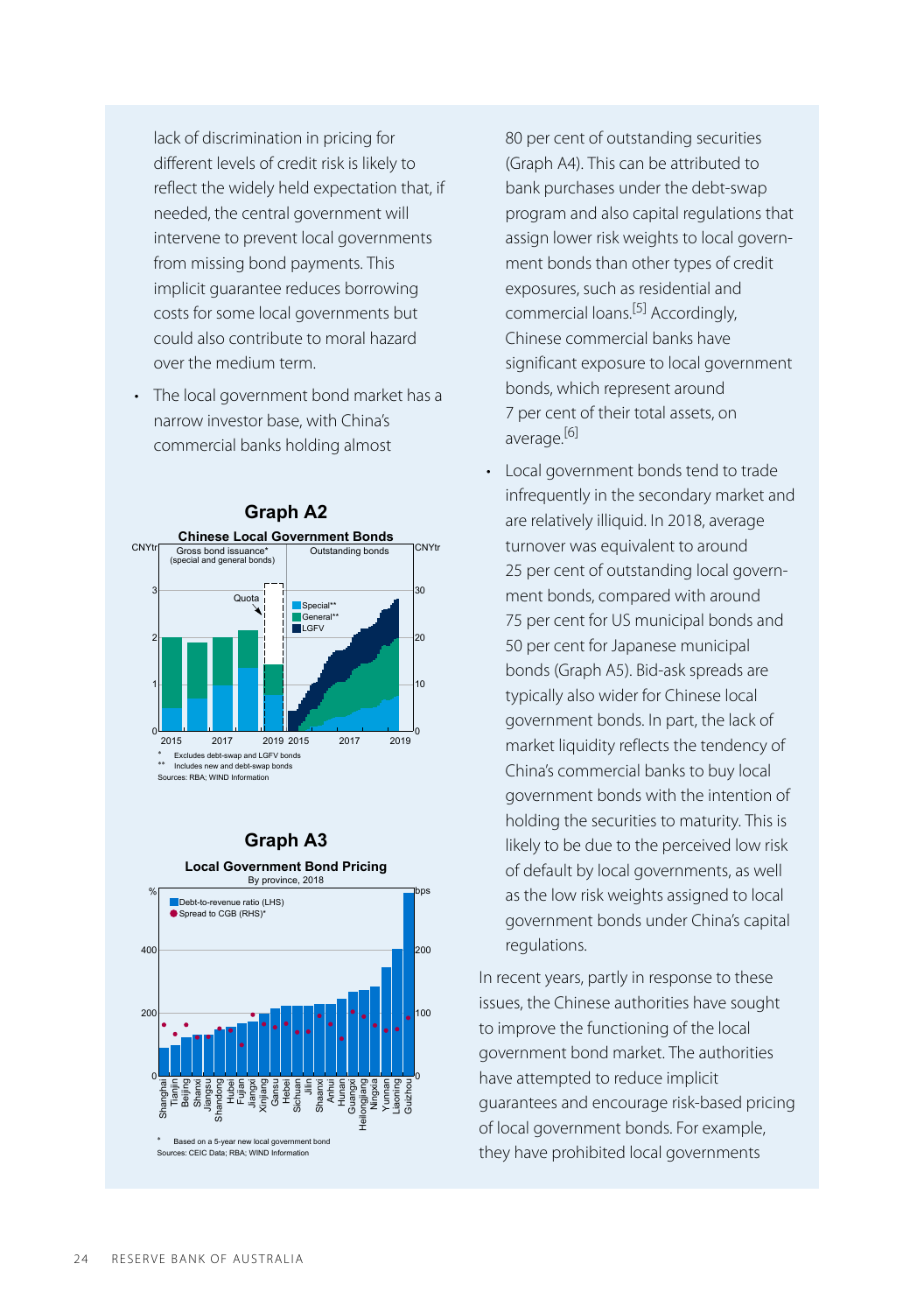from guaranteeing LGFV debt and encouraged the use of special bonds that have repayments linked explicitly to the revenues of the relevant project, as opposed to local government budgets. [7] The authorities have also tried to expand the





## Endnotes

This followed a pilot program that [1] Bowman J, M Hack and M Waring permitted limited bond issuance by several provincial governments from 2011 onward.

investor base and improve liquidity by: encouraging greater disclosure of issuers' financial positions; permitting issuance of longer-term bonds; opening the market to retail investors; and developing an over-thecounter market for local government bonds.

While seeking to enhance market functioning in these various ways, the authorities also have been conscious of minimising the risk of significant market disruptions. Given their significant holdings of local government bonds, China's commercial banks could be adversely affected by abrupt changes in policy (however unlikely) that allows defaults by local governments or causes a revaluation of implicit guarantees (to the extent that securities are revalued in banks' books). Higher funding costs for some local governments could also weigh on infrastructure investment.

The local government bond market is likely to continue to grow, given the decentralised nature of China's fiscal arrangements, and in line with the authorities' efforts to reduce moral hazard and make local government borrowing more transparent. This is expected to be supported by further policy measures aimed at facilitating the development of what is an increasingly important segment of China's fast-growing capital markets.  $\mathbf{\ddot{v}}$ 

(2018), 'Non-bank Financing in China', RBA *Bulletin*, March, viewed 11 October 2018. Available at [<https://www.rba.gov.au/publications/](https://www.rba.gov.au/publications/bulletin/2018/mar/non-bank-financing-in-china.html) [2] Bowman J, M Hack and M Waring